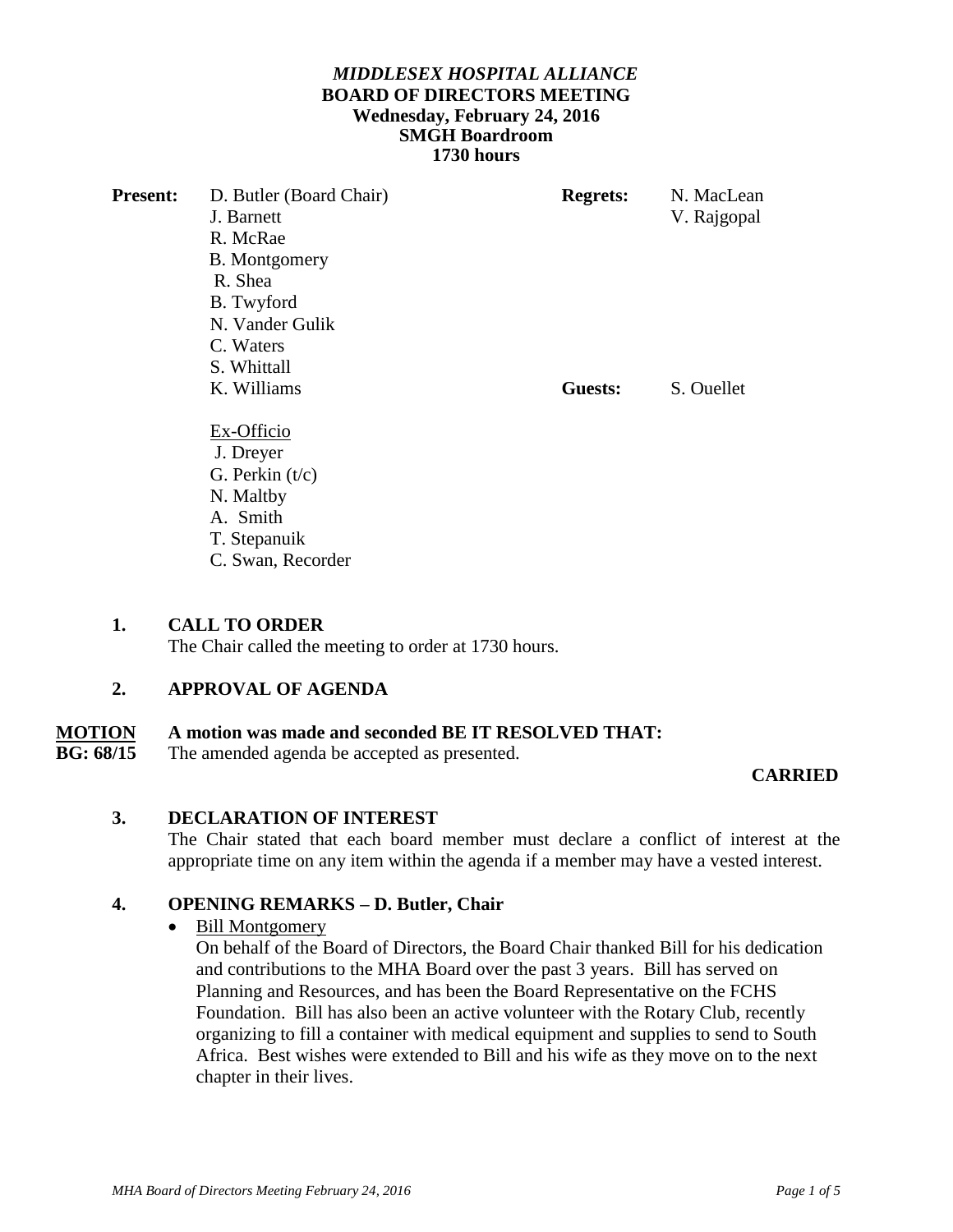There are a number of meetings with minutes under the Consent Agenda. Of note, there was no Resource Committee Meeting in February. The Budget for 2016/17 is very challenging and by deferring this meeting, this provided leadership with additional time to work through the budget process. The Resources Committee will be scheduled to meet in early March. A subsequent meeting will be held later in the month if necessary.

## **5. STORY TELLING –** N. Maltby

N. Maltby shared two stories. The first was a thank you from a patient who was admitted to One South at SMGH. This patient expressed appreciation to the entire team including physicians, nurses and clinical staff as well as the housekeeping and dietary staff who cared for her during her stay.

The second was a thank you from an Executive at Bayshore Health who had a knee replacement at SMGH. The patient is doing well and was highly complimentary of the entire team!

## **6. CONSENT AGENDA**

Items listed under the Consent Agenda were included with the Board package.

In the Chief of Staff Report, a Privacy Issue was reported. Dr. Perkin provided clarification about this issue involving a physician inappropriately accessing his/her family members' electronic medical records. The inappropriateness of this access has been discussed with the physician and measures put in place to prevent any future reoccurrence.

## **MOTION**

## **BG: 69/15 A motion was made and seconded, BE IT RESOLVED THAT:**

All Consent Agenda items, motions and recommendations be accepted as presented.

 **CARRIED**

## **7. CEO REPORT – T. Stepanuik**

The CEO report was included in the board package. The following information was discussed:

- Hats Off
- SW LHIN Quality Awards MHA is preparing submissions for two initiatives.
- SHHA/MHA Collaboration Liz Kendall has been appointed Interim HR Director at SHHA.
- Due to the positive forecast fiscal year end at SMGH and our commitment to our patients, additional OR days have been provided to address wait time. Drs. Rogelstad, Raymond, Chant, Rajgopal and Jain have all accepted the additional OR times allotted, Drs. Ferguson and Marignani were unable to utilize the additional time for various reasons

## **MOTION**

## **BG: 70/15 A motion was made and seconded, BE IT RESOLVED THAT:**

The Report of the President and Chief Executive Officer be accepted as presented.

 **CARRIED**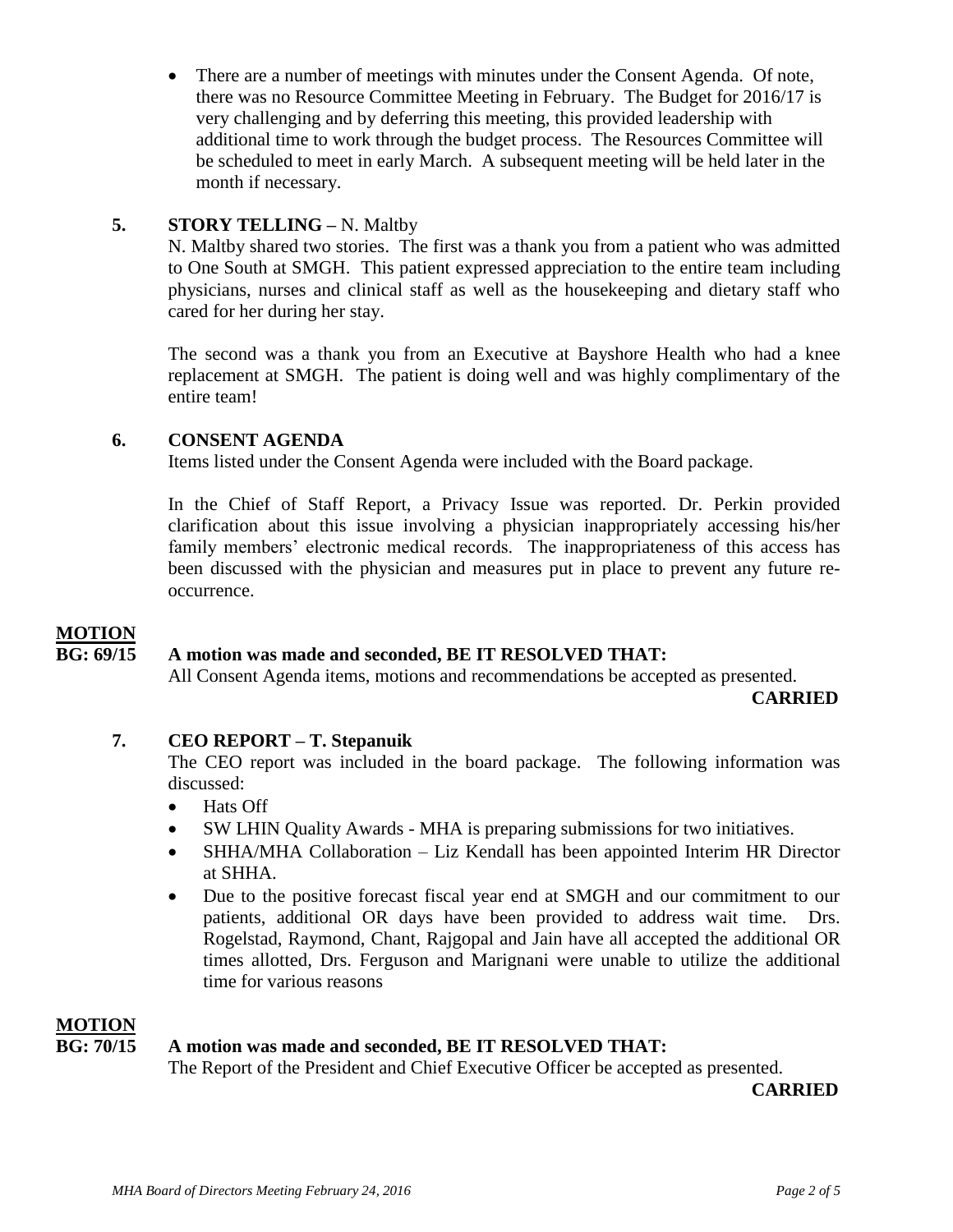## **8. STRATEGIC ISSUES**

## **8.1 Clinical Services Plan Update – D. Butler**

- Clinical Services Planning kicked off this month. The Board Chair attended the first meeting of each of the 4 panels. People were engaged and participating fully with lots of discussion. T. Stepanuik and Dr. G. Perkin have also attended various panel meetings. The members are very engaged in the discussion and planning. Recommendations of the panels will be prepared for review by the Board Clinical Services Committee and discussion by the Board at the upcoming retreat.
- As well as the panel meetings, additional meetings have been scheduled for March 8 and 9 for J. Whaley to meet with various focus groups including SMGH and FCHS Foundations, Municipal representatives and staff.

## **8.2 Surgical Volumes – T. Stepanuik**

In the month of March, no surgeries were scheduled for 8 OR blocks. It is forecast that SMGH will end fiscal year 2015/16 with a substantial surplus. To better serve our patients and address the lengthy wait times for surgeries, one time additional OR allocations have been provided for ophthalmology, otolaryngology, plastics, orthopaedics, urology and general surgery.

## **8.3 SW LHIN Stroke Consolidation – T. Stepanuik**

A briefing note was distributed with the board package outlining the current status of the SW LHIN Proposed Consolidation Stroke Services. A business case to the MOHLTC was submitted by the SW LHIN on July 31, 2015 to address the transitional and ongoing funding requirements related to the Stroke Phase 1 – Future State of Stroke Care Directional Recommendations. The business case outlined the required funding to realign acute stroke care from 27 hospital sites to 8 providing both acute and rehabilitative care. The LHIN received written confirmation and a funding letter from the MOHLTC on February 5, 2016, with approval for base funding of \$1.72 M, which is less than the \$2M requested. The Phase 2 project is to develop a set of recommendations for post-hospital stroke care.

Very little information has been provided regarding timelines for rollout as much planning is required before the strategy can be implemented.

Updates will be provided as planning continues.

## **8.4 HSAA – T. Stepanuik**

Under the Local Health System Integration Act (LHSIA), each LHIN is required to enter into a Hospital Service Accountability Agreement (HSAA) annually. This agreement discusses funding, planning allocations, reporting, performance management, performance obligations, etc. As previously reported, the Provincial working group recommended that the HSAA 2016/17 Amending Agreement covering the period April 1, 2016 to June 30, 2016 be signed. It is our understanding that the SW LHIN Board is reviewing the amended agreement. In essence, this will result in an extension of three months to allow additional time to finalize a new provincial agreement template, with the new HSAA being effective July 1, 2016. Hospitals have not received the newly designed HSAA for review. Further information will be provided as received.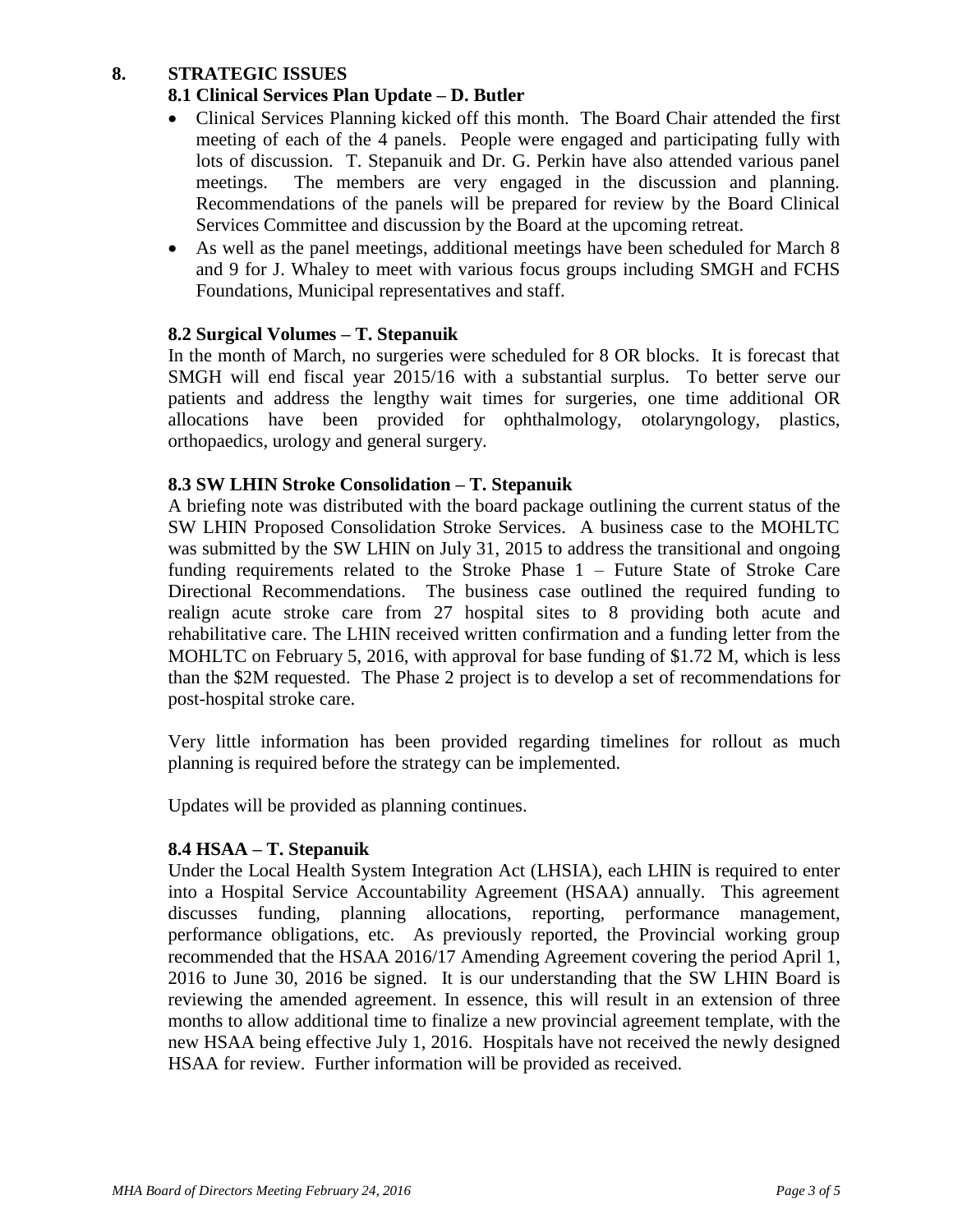## **8.5 2014-17 Multi-Sector Service Accountability Agreement (M-SAA) – T. Stepanuik**

The amendment of the 2014-17 Multi-Sector Service Accountability Agreement (M-SAA) and schedules for 2016/17 were received from the SWLHIN on Friday, February 19, 2016. The 2014-17 M-SAA Agreement for 2016/17 is similar to the 2015/16 agreement, with no increase in funding.

It is recommended that the MHA Board of Directors authorize the Board Chair and President & Chief Executive Officer to execute the Four Counties Health Services and South West Local Health Integration Network's Multi-Sector Accountability Agreement (M-SAA) April 1, 2014 – March 31, 2017 for fiscal year 2016/17.

## **MOTION**

## **BG: 71/15 A motion was made and seconded, BE IT RESOLVED THAT:**

The Middlesex Hospital Alliance Board of Directors authorizes the Board Chair and President and Chief Executive Officer to execute the Four Counties Health Services and South West Local Health Integration Network's Multi-Sector Accountability Agreement (M-SAA) April 1, 2014 – March 31, 2016 for fiscal year 2016/17.

#### **CARRIED**

## **9. Business Arising**

## **9.1 Professional Services Building Update – A. Smith**

The Agreement with UWO should be signed soon. Once signed, an RFP will be issued for the project with the hopes of a fall start for the construction of the building.

## **9.2 Trane Update – A. Smith**

A second funding option for this project has been presented and is currently under review. This option will be compared with the Scotia Bank Option to see which provides the better option for MHA to pursue.

## **9.3 FCHS Endoscopy – N. Maltby & Dr. J. Dreyer**

Dr. Eberhard has provided care to the clients in the FCHS catchment for many years. He holds weekly clinics in Ambulatory Care and provides endoscopy services 2x/month. Following discussion with Dr. Eberhard and further consideration of this service, the decision has been rendered to continue providing endoscopy clinics at FCHS.

## **10. New Business**

## **10.1 2016/17 Capital Budget – A. Smith**

The draft capital plan is being finalized for presentation to the Resources Committee in March for review and approval.

#### **10.2 Joint Meeting between MHA and SMGH Foundation Executive – D. Butler**

The Executive of MHA and the SMGH Foundation Executive have started to meet quarterly. The first meeting was held on February 8. The Hospital is pleased with the Strategic Planning process that the Foundation has embarked upon. The goals around percentage of expenses to revenue have been discussed and embraced by the Foundation. The focus of the Board will continue to be how to assist the Foundation to increase their fundraising dollars. It is critical that the Hospital and Foundations work together so that we are able to provide for our clients.